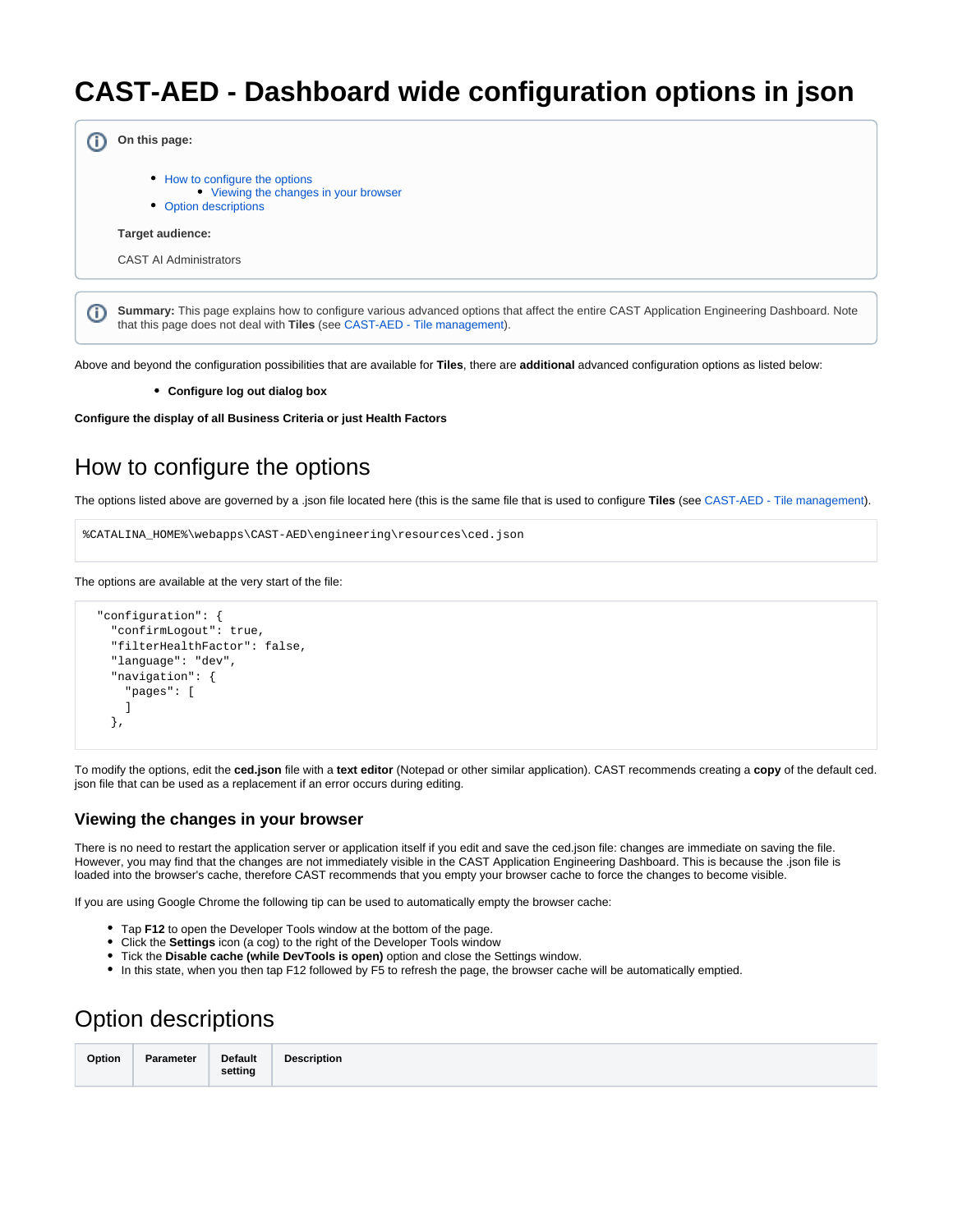| Configur<br>e log out<br>dialog<br>box | confirmLogo<br>ut | "confirm<br>Logout":<br>true, | When set to true (default position), this option will force a log out warning dialog box to be displayed when a user selects the log of<br><b>Logout</b>       |
|----------------------------------------|-------------------|-------------------------------|----------------------------------------------------------------------------------------------------------------------------------------------------------------|
|                                        |                   |                               | Are you sure you want to quit?                                                                                                                                 |
|                                        |                   |                               | <b>LOGOUT</b><br>CANCEL<br>If you would like to deactivate this confirmation message, simply change<br>"confirmLogout": true,<br>to<br>"confirmLogout": false, |